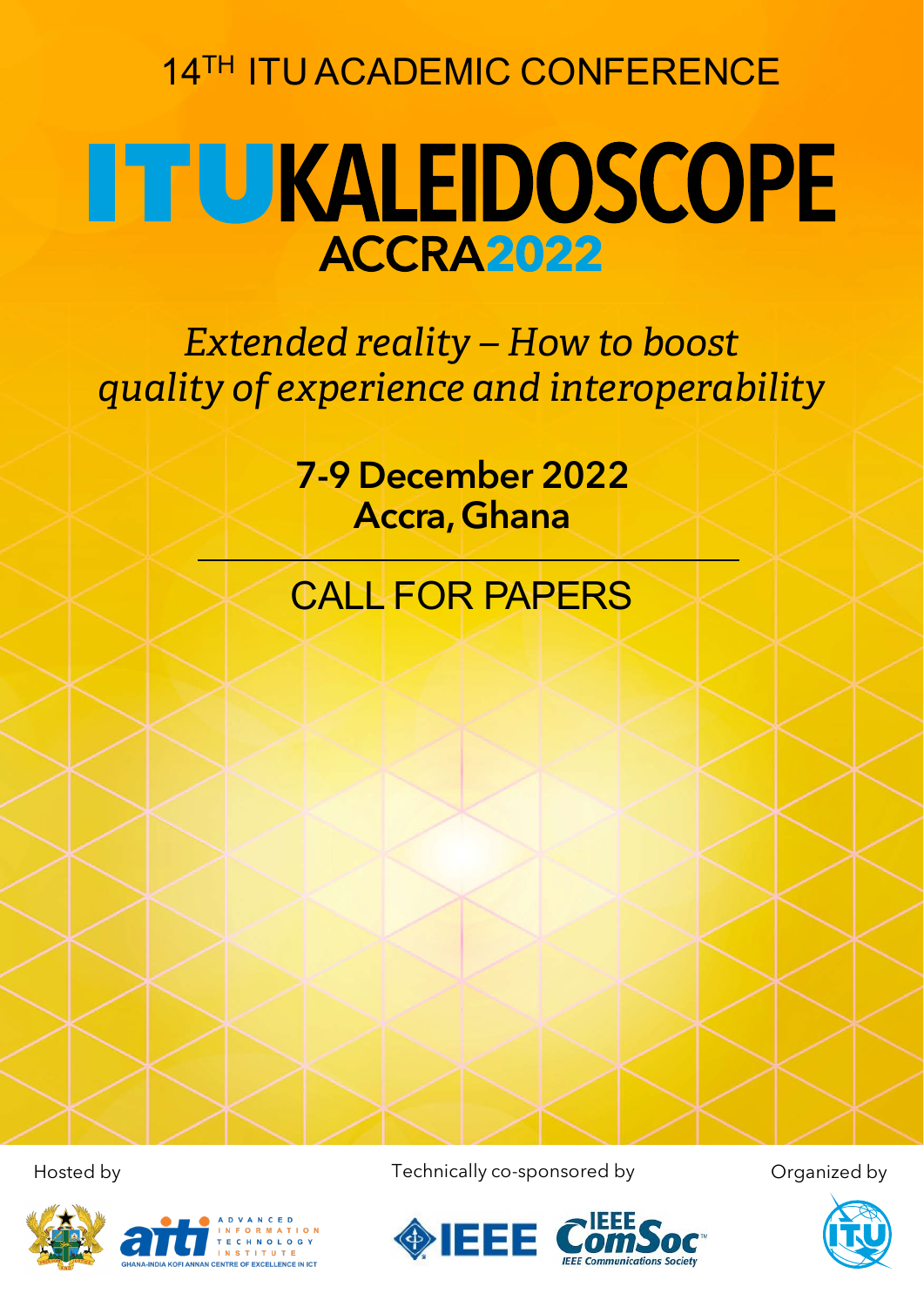# **ITUKALEIDOSCOPE**

*Kaleidoscope 2022 "Extended reality – How to boost quality of experience and interoperability" is the fourteenth in a series of peer-reviewed academic conferences organized by ITU to bring together a wide range of views from universities, industry and research institutions. The aim of the Kaleidoscope conferences is to identify emerging developments in information and communication technologies (ICTs) and, in particular, areas in need of international standards to aid the sustainable development of our interconnected world.* 

## **Call for papers**

#### **Theme**

In a world where digital transformation continues to expand, immersive technologies that merge physical and virtual worlds are becoming more popular for their potential to improve our quality of life, explore new social and cultural dimensions, and unlock new business opportunities.

These technologies are known under the umbrella term of extended reality (XR), which includes forms of augmented reality (AR), mixed reality (MR), and virtual reality (VR). The promise of the metaverse, a term that recently gained attention, is to allow an even greater overlap of our digital and physical lives.

Despite remarkable technological advances, current XR applications are a largely individual and local experience. To deliver a widespread adoption of XR type of services and applications and achieve the vision of a metaverse, communication networks have a key role to play.

Which new technological advances in wireless network communications are needed to meet the low latency and high reliable requirements to support these immersive applications and services, and to ensure the best quality of experience for users in these conditions? Which solutions would be required to address power consumption and power-saving considerations? Which network communication standards and protocols can bring a significant contribution to foster interoperability among different platforms and providers? These are some of the questions that this conference aims to address.

#### **Objective**

*Kaleidoscope 2022* calls for original academic papers sharing insight into ongoing projects and research relevant to the development and widespread adoption of extended realities, as well as new possibilities and associated challenges appearing on the horizon. Particularly, **this conference encourages submissions on how standards can help boost quality of experience and interoperability in extended realities**.

#### **Audience**

*Kaleidoscope 2022* targets specialists in the fields of ICT and socio-economic development, including researchers, academics, students, engineers, policymakers, regulators and innovators.

#### **Date and venue**

*Kaleidoscope 2022* will be held from 7-9 December at the Ghana-India Kofi Annan Centre of Excellence in ICT, Accra, Ghana.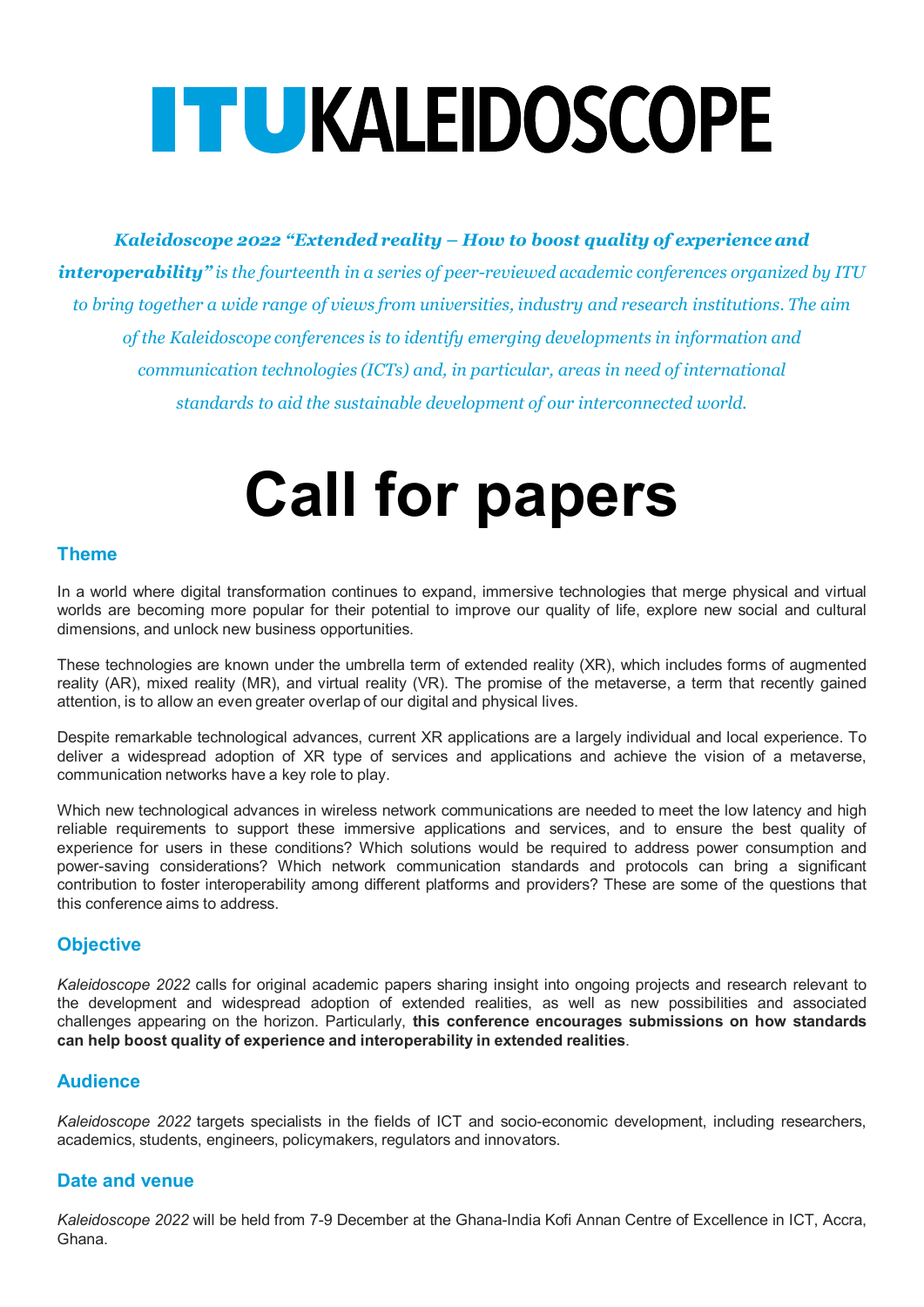#### **Suggested (non-exclusive) list of topics**

| Track 1:<br><b>Network infrastructure</b><br>and architecture<br>enabling ubiquitous<br>communications | Design, requirements, architectures and protocols for immersive systems<br>System architectures for augmented reality (AR), mixed reality (MR), virtual<br>reality (VR), extended reality (XR), and immersive live experience (ILE)<br>Future mobile and wireless communications (5G and beyond)<br>Networking and multimode connectivity<br>$\bullet$<br>Integration/exchangeability of processing storage and communication<br>Real-time performance and network latency aspects                                                                                                     |
|--------------------------------------------------------------------------------------------------------|----------------------------------------------------------------------------------------------------------------------------------------------------------------------------------------------------------------------------------------------------------------------------------------------------------------------------------------------------------------------------------------------------------------------------------------------------------------------------------------------------------------------------------------------------------------------------------------|
| Track 2:<br><b>New</b><br>applications and<br>services                                                 | Ubiquitous communications in arts, gaming, leisure, sports and in the media<br>Immersive live experience in business, education, information, healthcare,<br>commerce and entertainment<br>Evolution of manufacturing and industrial production systems<br>Urban/geo planning and ecosystem services<br>Applications and services of new Web technologies (Web3.0)                                                                                                                                                                                                                     |
| Track 3:<br><b>Enabling technologies</b>                                                               | Artificial intelligence (AI) and machine learning<br>Data processing and management<br>Interoperability<br>Video coding and streaming<br>Omnidirectional, 360-deg, immersive video, spatial audio<br>Conversational and speech interfaces<br>Visualization techniques, display technologies (e.g. head-mounted displays,<br>eyewear, smart watches, projectors)<br>Touch, tangible and gesture interfaces<br>Digital twins, spatial computing<br>Multimodal input and output, localization, spatial registration<br>and tracking<br>Quality of experience (QoE) aspects and assessment |
| Track $4:$<br>Security, privacy and<br>trust                                                           | Security architectures, trust, identity management, privacy protection<br>mechanisms<br>The ergonomics of cyberattacks and security threats<br>Emerging privacy and security threats in cyber spaces<br>Threat models and attack strategies<br>Security applications and management<br>Distributed ledger technology, non-fungible token (NFT)                                                                                                                                                                                                                                         |
| Track 5:<br>Socio-economic and<br>ethical aspects                                                      | Standards, regulations and policies<br>Evolution of standardization for AR, MR, VR, XR, ILE<br>Ethical and legal issues in the new realities<br>Socio-economic implications                                                                                                                                                                                                                                                                                                                                                                                                            |